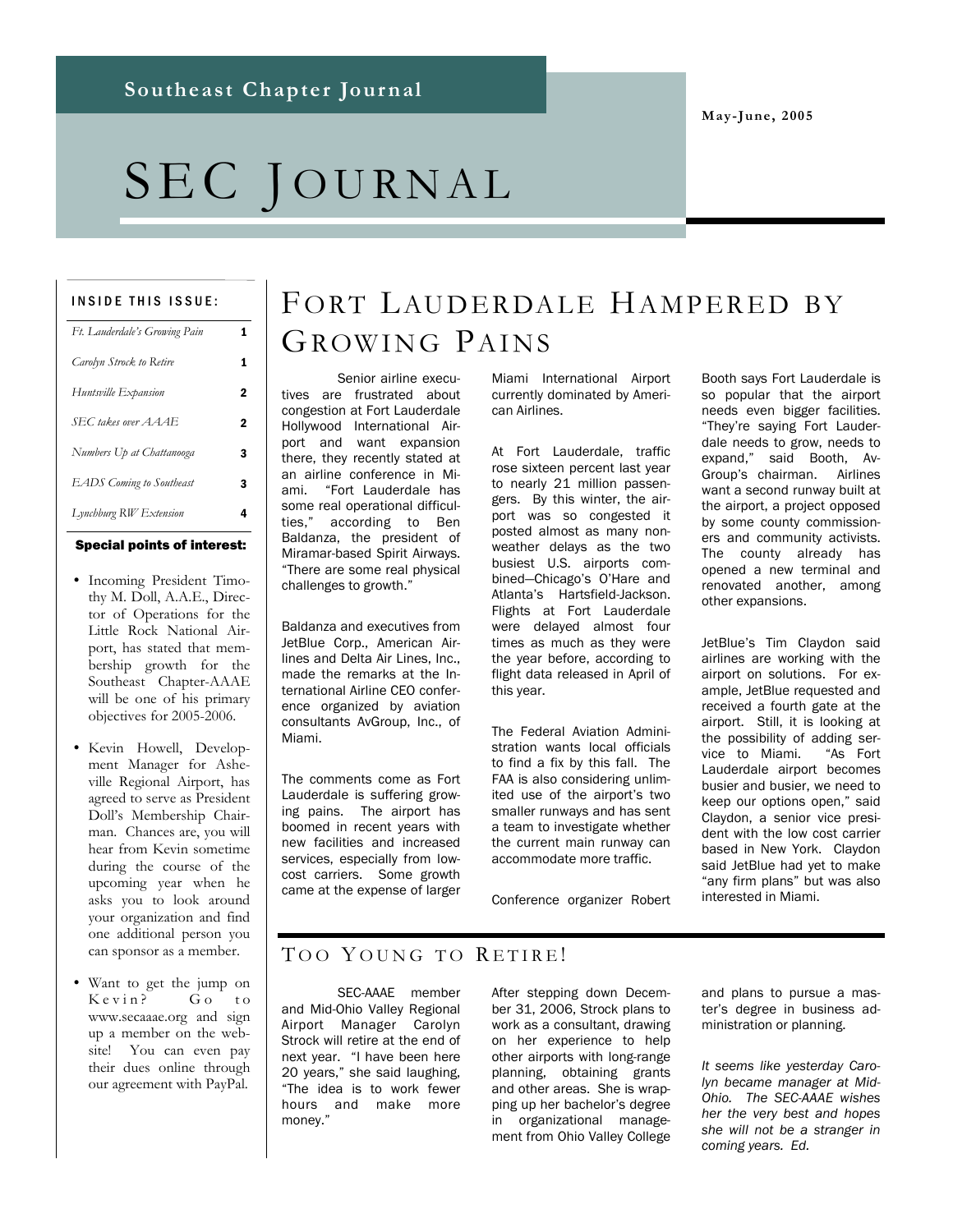# HUNTSVILLE AIRPORT CONTINUES EXPANSION

 Bigger airplanes. More people. Larger industries. Heavier cargo. Huntsville International Airport's management continues to prepare for all this and much more.

 Recently, the Huntsville-Madison County Airport Authority agreed that Huntsville's annexation of about 290 acres of airport land is in the airport's best interest. The board also resolved to begin road construction and realignment of nearby Swancott-Rome Road.

 The Airport Authority will close on a 288.85-acre tract on which the board intends to expand the airport's industrial park. Swancott-Rome Road cuts across the property.

 Huntsville will work with the Airport Authority to build and redirect the road, add utilities and drainage, and develop the industrial park expansion.

 "We're putting the necessary infrastructure in place for future growth," said Cindy Maloney, public relations manager for the port of Huntsville, the collective name for Huntsville's airport, industrial park, aviation, parking and cargo facilities.

 In addition to this expansion, the airport authority gave a notice-toproceed to the contractor constructing Taxiway L. This is a cross taxiway that will enable larger planes to taxi without having to pass near the concourse. Maloney said this is important for expansion because the current taxiway is too close to the concourse for jumbo jets with longer wingspans.

 All the news regarding Huntsville is not about growth, according to

Richard Tucker, the Airport Authority's Executive Director. The Federal Government continues to scratch its head over how it can fund the Aviation Trust Fund. The government created the fund to pay for capital improvements at the nation's airports. These improvements include security implementations made increasingly necessary by the events of 9-11. The government has funded the Federal Aviation Administration with this fund, draining it from \$11 billion in 1999 to \$2.3 billion today, the lowest levels in decades, according to Tucker.

 Tucker said the debate grows more intense as interested parties draw battle lines over funding both the FAA and the trust fund. It is aviation's version of the Social Security debate and developing factions have as many answers, according to Tucker.

#### IRIS SCANNING TO BEGIN AT ORLANDO

 Florida's busiest airport will begin using high-tech iris-scanning technology to filter out possible terrorists and add an additional layer of security according to Local 6 News. Employees at Orlando International Airport will have both irises scanned at special computers to determine their identity.

"This will add an additional

layer of information that is enrolled which will be biometric information." said Orlando's director of security Brigitte Rivera Goersch. The Airport Access Control Pilot Program or AACPP is the first of its kind requiring a person to stand in front of a special mirror and have both eyes scanned. "It has to verify both irises, not just one iris," Goersch said. "Statistically it is very reliable. Iris scanners—the tech-

nology of iris scanning–is considered one of the most reliable biometric technologies," she added.

 Orlando was recently named the U.S.'s business airport for domestic traffic, beating out airports in Atlanta, Chicago, Los Angeles.

#### **S OUTHEAST C HAPTER TAKES OVER AAAE**

 Well, not exactly, but at the AAAE 77th Annual Conference and Exposition held in Seattle, Washington, in May 2005, Southeast Chapter member R. Lowell Pratte, AAE, deputy executive director of Louisville Regional Airport, was elected AAAE Chairman for the 2005- 2006 term.

 Southeast Chapter member and member of the SEC-AAAE Board of Directors, James Bennett, AAE, president and CEO of the Metro Washington Airports Authority (MWAA), was elected to the AAAE Board of Directors. Bennett was also presented with the 2005 Chair's

Award by AAAE Chairman Bill Barkhauer, AAE.

 SEC-AAAE member Ben Decosta, CM, from Atlanta, SEC-AAAE Immediate Past President Parker McClellan, AAE, from Orlando, and SEC-AAAE Past President Frank Miller, AAE, from Pensacola were also elected to the AAAE Board of Directors.

 SEC-AAAE Board Member Scott Brockman, AAE, from Memphis, Tennessee, was named chairman of the AAAE Audit Committee, SEC-AAAE members Chris Browne, CM, with

MWAA was named chairman of the Transportation Security Services Committee, Jim Smith, AAE, from Newport-News, VA, was named chairman of the Small Commercial Service Airports Committee, Kelly Johnson, AAE, from Northwest Arkansas Regional Airport was named madam chairman of the Foundation Committee and the 2005 National Airports Conference Committee and Carrie Alston, AAE, from Atlanta was named madam chairman of the Airport Training Committee.

*All in all, not a bad day at the conference for the SEC! Ed.*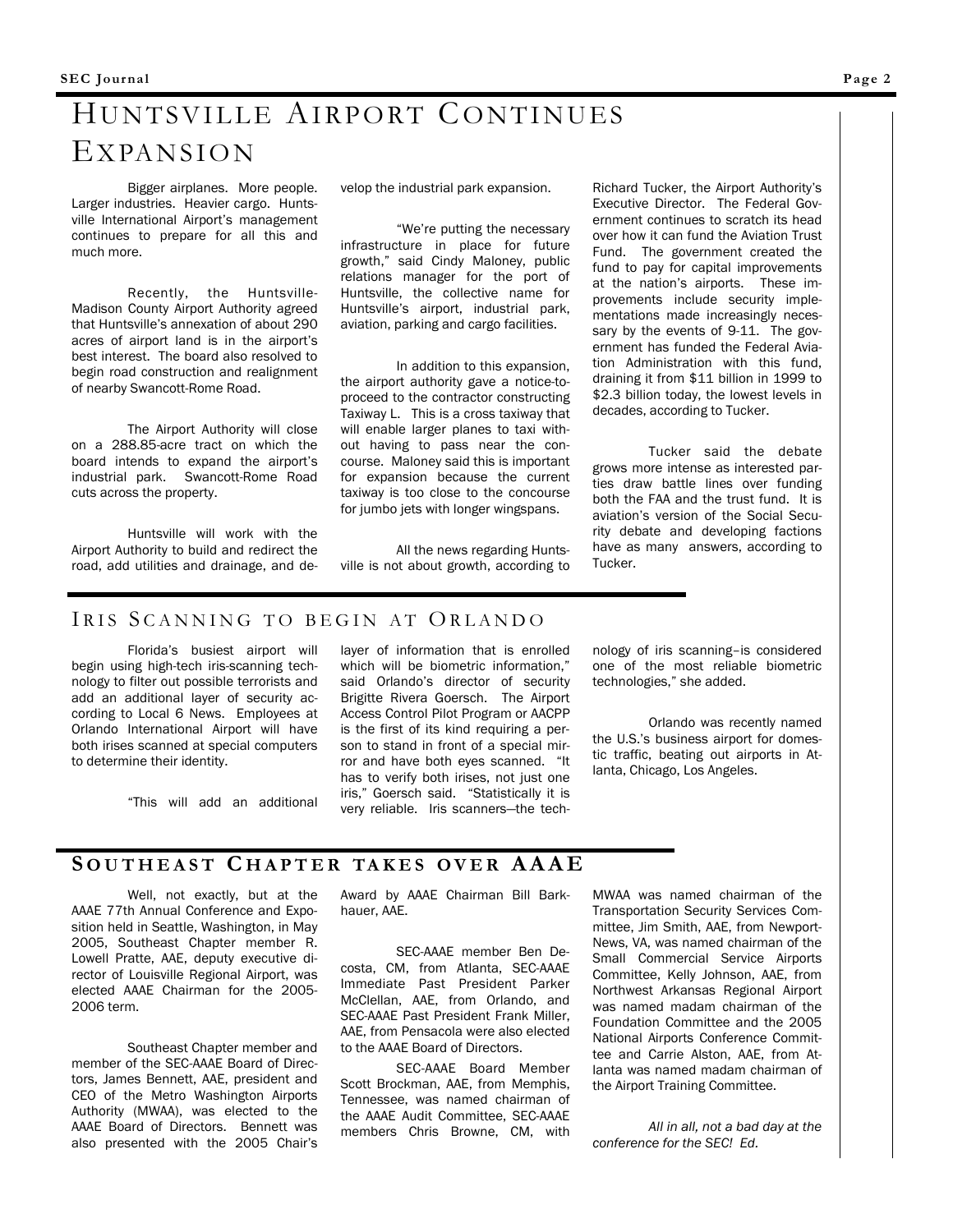# ENPLANEMENTS RISE SHARPLY AT CHATTANOOGA MUNICIPAL AIRPORT

Enplanements at the Chattanooga municipal Airport grew by 14.57 percent in April compared to the same month last year according to Mike Landguth, president and CEO of the Chattanooga Metropolitan Airport Authority.

 Last year for the month, there were 20,101 enplanements, compared to 23,030 for April 2005. Landguth said it was "great news" for Chattanooga. The total enplanements yearto-date were 83,506, compared to 74,220 during the same period last

## Congratulations

Congratulations are due Scott A. Brockman, AAE, who has been promoted to Executive Vice President, Finance and Administration, for

year—an increase of 12.51 percent.

 ASA continued to be the primary carrier with 7,549 passengers for the month. Comair was second with 4,617, followed by USAirways Express (Piedmont) with 1,504. Mesa, American Eagle, ACA Northwest Airlink, Chautauqua and USAirways Express (PSA) completed the list respectively.

 Also during the May meeting of the Airport Authority, the Board approved the purchase of a comput-

The Memphis-Shelby County Airport Authority.

Congratulations also go out to

erized access control system for public parking areas that would allow drivers to pay via credit cards by swiping them through readers. The system includes a two-year warranty and will be installed by Access Control Systems of Nashville, Tennessee.

 Additionally, the Board approved the purchase of a new police vehicle, a 2005 Crown Royal, and furniture for a new ARFF Station.

Susan M. Stevens, AAE, who has been promoted to Deputy Director of Airports for the Charleston County Aviation Authority.

### EADS COMING TO THE SOUTHEAST

 EADS North America has chosen four finalists from the southeast to compete for a proposed plant to convert Airbus A330 jetliners into aerial refueling tankers for the Pentagon. The tankers would replace the Air Force's aging fleet of Boeing KC-135 Stratotankers.

 EADS North America recently announced it had narrowed its search to four sites—Mobile Downtown Airport, Mobile, Ala., Melbourne International Airport, Melbourne, Fla., Stennis International Airport, Kiln, Miss., and Charleston International Airport, Charleston, S.C.

 Construction is currently in progress at Charleston for the Vought Aircraft Industries plant that will build fuselage sections for the new Boeing Dreamliner. The company promises 600 new jobs for the area with higher than average salaries.

### AIRPORT INCORPORATES VIRTUAL REALITY TRAINING

 Emergency workers and others who drive around the thousands of acres at Nashville International Airport are now trained on a new virtual reality simulator that generates a detailed replica of the entire complex. Nashville is one of the first airports in the country to have such a simulator called an Advanced Disaster Management Simulator, according to Lynn Lowrance, Manager of Corporate Communications for the airport. "It is a magnificent machine," Lowrance said. "The simulator will definitely help to minimize and prevent runway incursions and promote airfield safety."

 Costing almost \$600,000, the simulator helps train personnel in airport orientation and familiarization, runway incursion avoidance, runway safety inspections, police and ARFF response, aircraft servicing and snow removal, and other airport-related operations.

The simulated environment

includes exact replications of every runway light, sign and marking at the 4,500-acre airport, all in the correct size and location. "It virtually allows the driver to become completely familiar and comfortable with our airport's landscape, serving as a unique, handson training tool," Lowrance said.

 Environmental Tectonics Corporation of Southampton, Pa., builds the Advanced Disaster Management Simulator.